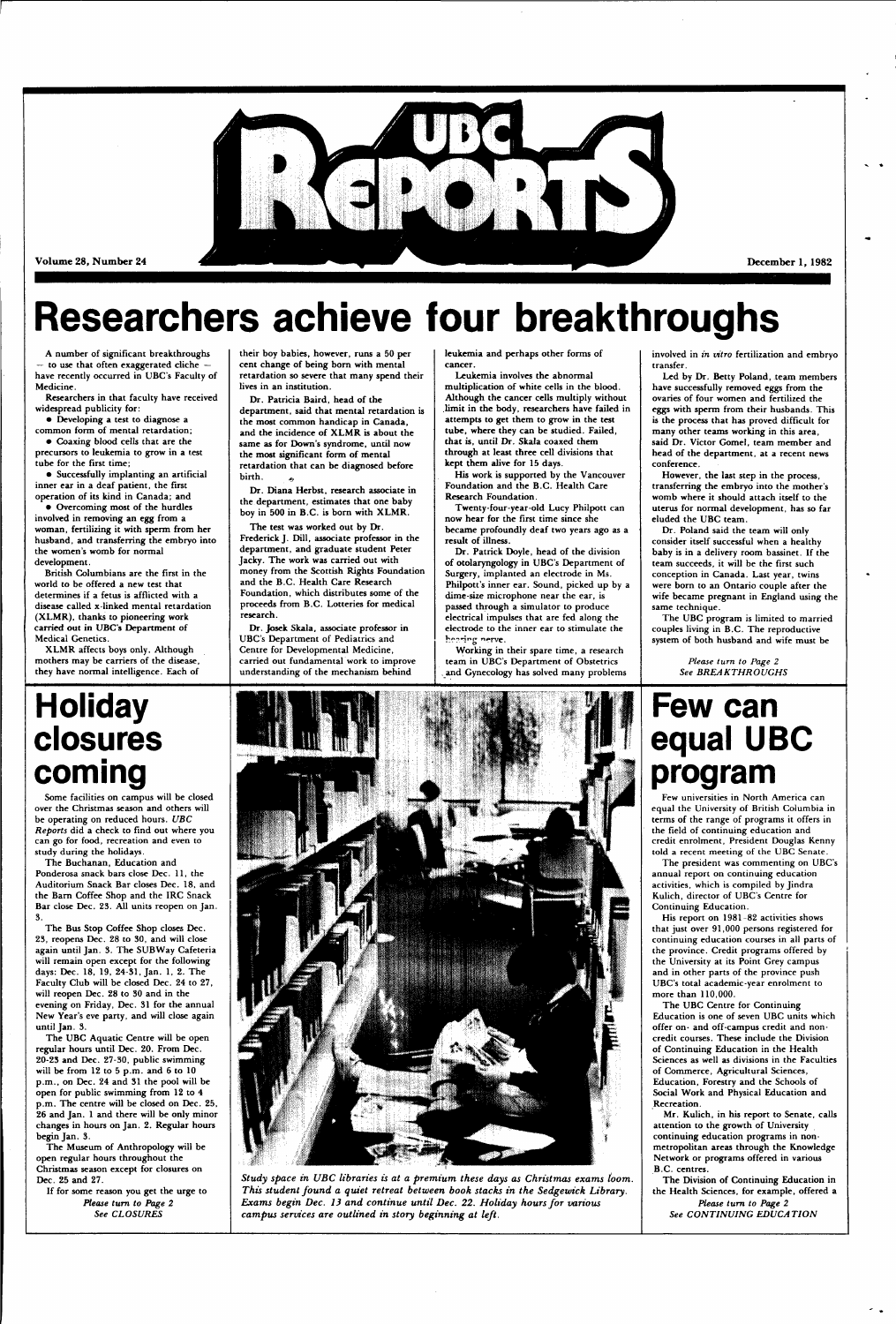# **Graduate student solves baffling problem**

**Andre Van Schyndel, a doctoral student in Physics at UBC, has invented a device which has been cited as a "major breakthrough in the field of talking books for the visually impaired."** 

**The device, called a voice indexer, allows page numbers and other pieces of information to be recorded on talking books so that they can only be heard in the fast-forward or rewind modes. When the tape is played at normal speed, only the** 

#### *CONTINUING EDUCATION Continued from Page 1*

**total of 314 courses, 140 on campus and 174 off campus for doctors, dentists, nurses, pharmacists, rehabilitation specialists and specialists in diet and nutrition.** 

**UBC's Faculty of Commerce and Business Administration staged 71 executive seminars for 1,245 businessmen and women last year in Abbotsford, Kelowna, Courtenay, Kamloops, Vernon and Prince George, as well as Vancouver.** 

**The Faculty of Agricultural Sciences offered three credit courses in Prince George, Kamloops and Williams Lake in 1981-82 and sponsored a wide range of non-credit conferences, short courses, workshops and seminars in more than 40 B.C. locations for a total registration of 1,720.** 

**Nearly 5,200 school teachers and administrators in all parts of B.C. registered for credit and non-credit programs offered through the Faculty of Education. The faculty's offerings include a number of special projects such as a program to train Native Indian teacher aids, which enrolled 119 participants in 1981-82 and 280 students in the Yukon who are enrolled for courses leading to a Bachelor of Education degree.** 

**Other important continuing education programs listed in the annual report are:** 

**• A total of 45,581 who visited the UBC Museum of Anthropology for single lectures and lecture series, seminars, demonstrations and other public events (in addition, nearly 129,000 people visited the museum to see permanent and travelling displays);** 

**• The Department of Music staged 16 faculty concerts, 110 student recitals and 47 ensemble concerts on campus and the UBC Chamber Singers conducted choral workshops and gave concerts for 4,800 persons in the Okanagan and the Kootenays in April and May;** 

**• Some 22,000 persons attended nine stage productions at the Frederic Wood Theatre and the Dorothy Somerset Studio on campus; and** 

**• An estimated 10,000 people attended free public lectures, courses and seminars sponsored by the Cecil H. and Ida Green visiting professor series and the Faculty of Arts distinguished visitor program (accurate attendance figures are not available because most lectures are free).** 

**The Centre for Continuing Education continues to be the sponsor of the largest UBC extension program, which enrolled 76,353 persons in 1981-82, or 83.8 per cent of the total registration for such** 

**programs.** 

**UBC retrenchment and the deteriorating economic situation in B.C. had an adverse effect on programs offered by the centre in 1981-82, Mr. Kulich reports.** 

**The most dramatic decrease in participation was in the area of professional education, where enrolments declined by almost 38 per cent from 19,752 in 1980-81 to 12,247 in 1981-82.** 

**This decline, Mr. Kulich says, is a direct result of budget cutting by employers who reduced allocations for employee training and development.** 

**This decline was offset to some extent by increases in enrolment for correspondence courses and the use of services provided by the Women's Resources Centre, but total participation figures for all centre activities in 1981-82 decreased by 10.64 per cent or 5,643 registrations, the report says.** 

**original text of the book can be heard. "This may sound simple," says Paul** 

**Thiele of UBC's Crane Library for visually impaired students, where the device was tested, "but researchers around the world have been trying to develop a voice indexer for some time now, and Andre is the first to be successful.** 

**"I happened to mention to Andre one day some of the problems involved in locating specific pages in talking books, and five weeks later he came back to me with a home-made device that solved the problem."** 

**The voice indexer makes possible the creation of talking dictionaries, encylopedias and even cookbooks. "The talking book has previously been limited to material that is read from beginning to end," says Mr. Thiele. "But with this new device, people using the talking books will be able to find a specific spot on the tape by listening to key words being recited on the fast-forward and rewind modes."** 

**According to Andre Van Schyndel, the principle on which the voice indexer is based is quite simple. "A basic description of how it works is that the voice reading the page numbers or key words has to be recorded at an extremely slow speed in order to be understood in fast-forward or rewind. At a normal speed, the frequency of these sound waves is too low for the voice to be heard.** 

**"When readers are recording talking books, all they have to do is push a button on a small box and speak into the same microphone they are using to add page numbers or additional information. The information is then coded onto the master tape and any additional copies made off the master tape will include the coded material."** 

**Mr. Van Schyndel is modest about his invention, but when questioned, he admits that inside the small box there is "quite a complex computer program" guiding the coding system.** 

**The "Van Schyndel Voice Indexing System" is now being commercially manufactured by Ambrex International** 

#### *CLOSURES Continued from Page 1*

**study over the holidays, most UBC library branches will be open (on reduced hours after Dec. 21) except for Dec. 24-27 and Dec. 31-Jan. 3. For a complete listing of library hours, call 228-2077.** 

**The War Memorial Gymnasium will be open regular hours until Dec. 12, will be open 8 a.m. to 8 p.m. Dec. 13 to 23, and will close Dec. 24 to 27. The gym reopens Dec. 28-30 from 8 a.m. to 4:30 p.m. and closes Dec. 31 until Jan. 3. The Osborne Centre will close on Dec. 17 until the new year.** 

**The official closure dates for the University over the Christmas season are Friday, Dec. 24, Saturday, Dec. 25, Sunday, Dec. 26, Monday Dec. 27, Friday, Dec. 31 and Saturday, Jan. 1. The last day of classes for most faculties is Friday, Dec. 10, with examinations beginning the following Monday. Classes begin again on** 

**Monday, Jan. 3.** 

**The staff of** *UBC Reports* **would like to wish readers an enjoyable Christmas season. See you in January.** 

#### *BREAKTHROUGHS Continued from Page 1*

**normal in every way with one exception the fallopian tubes of the wife, which would normally carry the fertilized egg to the uterus, must be irreparably damaged. The program is designed to by-pass the damaged tubes, introducing eggs fertilized outside of the body into the mother's womb.** 

**The UBC team attempts to transfer all fertilized eggs. "By transferring two eggs instead of one, we double our chances of a successful pregnancy," said Dr. Gomel, who has an international reputation for microsurgery.** 

**Incorporated Ltd. in Port Coquitlam and more than 200 requests for information about the system and orders have poured in from different parts of the world, including South Africa, Australia, Great Britain, the Netherlands, West Germany and the U.S. One order came from an institution in the States that recently spent**  **\$800,000 on research contracts with various electronics firms on what turned out to be unsuccessful attempts to develop such a device.** 

**The first commercially manufactured voice indexer was donated to UBC's Crane Library in appreciation for their help in evaluating the system.** 

## **Birds end football year with victory over SFU**

**UBC's football Thunderbirds ended their 1982 season Saturday (Nov. 27) with a rain-soaked victory over Simon Fraser University in the Shrum Bowl at Empire Stadium.** 

**The 'Birds 19-8 victory over their crosstown rivals from Burnaby meant the UBC team had completed a perfect 12-0 Canadian season, which included a 39-14 victory over the University of Western Ontario Mustangs in Toronto on Nov. 20 to win the Vanier Cup, emblematic of the Canadian Intercollegiate Athletic Union football championship.** 

**UBC running back Glenn Steele was voted the most valuable player and the outstanding offensive player in the Toronto game. Linebacker Mike Emery, leader of the defence which allowed the Mustangs only 173 yards, was named the outstanding defensive player.** 

**The underdog Clansmen and the 'Birds** 

#### **Summer program may charge fee**

**UBC's Summer Program for Retired People, now nine years old, will be offered again in 1983, but those enrolling in it may have to pay a fee.** 

**The program, administered by the Centre for Continuing Education, has been a victim of retrenchment, CCE director Jindra Kulich told UBC's Senate at its November meeting.** 

**Mr. Kulich said the centre is cooperating with an advisory committee of retired people who are attempting to raise |250,000 as an endowment fund to meet the annual cost of the program.** 

**To date, he said, more than \$16,000 has been raised for the endowment fund. Funds are being sought from business firms, foundations and individuals.** 

**The summer program, which runs for a month in June each year, offers a variety of short courses taught by UBC faculty members. Out-of-town participants in the program live in the Walter Gage Residence.** 

**Individuals who wish to contribute to the endowment fund should send cheques made payable to the University of B.C. to Mr. Kulich at the Centre for Continuing Education with an indication that the gift is for the endowment fund.** 

#### **Top awards made**

**UBC recently announced the winners of the top three scholarships awarded each year for a combination of academic achievement and public service.** 

**The \$3,000 Sherwood Lett Scholarship was won by Cynthia Southard, a fourthyear student in the Faculty of Education who is serving this year as the Alma Mater Society's external affairs co-ordinator.** 

**The \$2,750 Amy Sauder Scholarship was awarded to fourth-year Commerce student Elaine Matheson, and the \$2,000 Harry Logan Scholarship was won by Jason Gray, a third-year medical student at UBC.** 

**played in an almost steady downpour on Nov. 27. With just over 10 minutes of the first half completed, the 'Birds led 14-0 on touchdowns by Brant Bengen, who scored on a pass from quarterback Jay Gard, and Steele, who rambled 32 yards through the SFU defence. UBC led 16-7 at the half.** 

### **AMS revives phone directory**

**After a gap of almost a decade, the Alma Mater Society has revived the student telephone directory, which used to be called "Bird Calls" but is now simply known as the "AMS Student Directory 1982-83."** 

**The name of every registered student is listed in the directory unless he or she asked that it be omitted on the University's authorization-to-register form. The listings also include the students' Vancouver and home addresses and postal codes as well as the Vancouver telephone number.** 

**The front section of the directory lists campus services and their locations and telephone numbers, the addresses of all AMS clubs and associations, a selection of numbers for UBC faculties and administrative offices, a full listing of student undergraduate societies and members of student council, as well as a phone list for the Student Union Building and campus residences.** 

**AMS vice-president Cliff Stewart said it's planned to make the directory even more comprehensive in the future by including a yellow-pages section and advertising.** 

**The directory is on sale in the UBC Bookstore for \$1 a copy.** 

### **New discussion group formed**

**A new discussion group on occupational health issues has been formed at UBC.** 

**The Occupational Health Discussion Group will hold its December meeting tomorrow (Dec. 2) in Lecture Hall 3 of the Woodward Instructional Resources Centre at 4 p.m., when the topic will be "Health Hazards to Farm Workers."** 

**Three researchers will each give 15-minute papers on various aspects of the topic and a discussion period will follow.** 

**The series is being co-ordinated by Dr.** 

**Eric Jeffries, chairman of the division of occupational and environmental health, who said that any group with an interest in occupational health is invited to participate in the series. Speaker and topic suggestions should be made to Dr. Jeffries at 228-3081.** 

### **May meeting set**

**UBC's Board of Governors will hold its May meeting in the East Kootenay community of Cranbrook in keeping with its policy of holding one of its nine yearly meetings in an off-campus centre.** 

**The meeting will take place on Friday, May 6. UBC's Alumni Association is planning a mini-open house in conjunction with the meeting and will also be involved in the organization of a dinner for graduates and community leaders during the Board's visit.** 

 $\boldsymbol{2}$